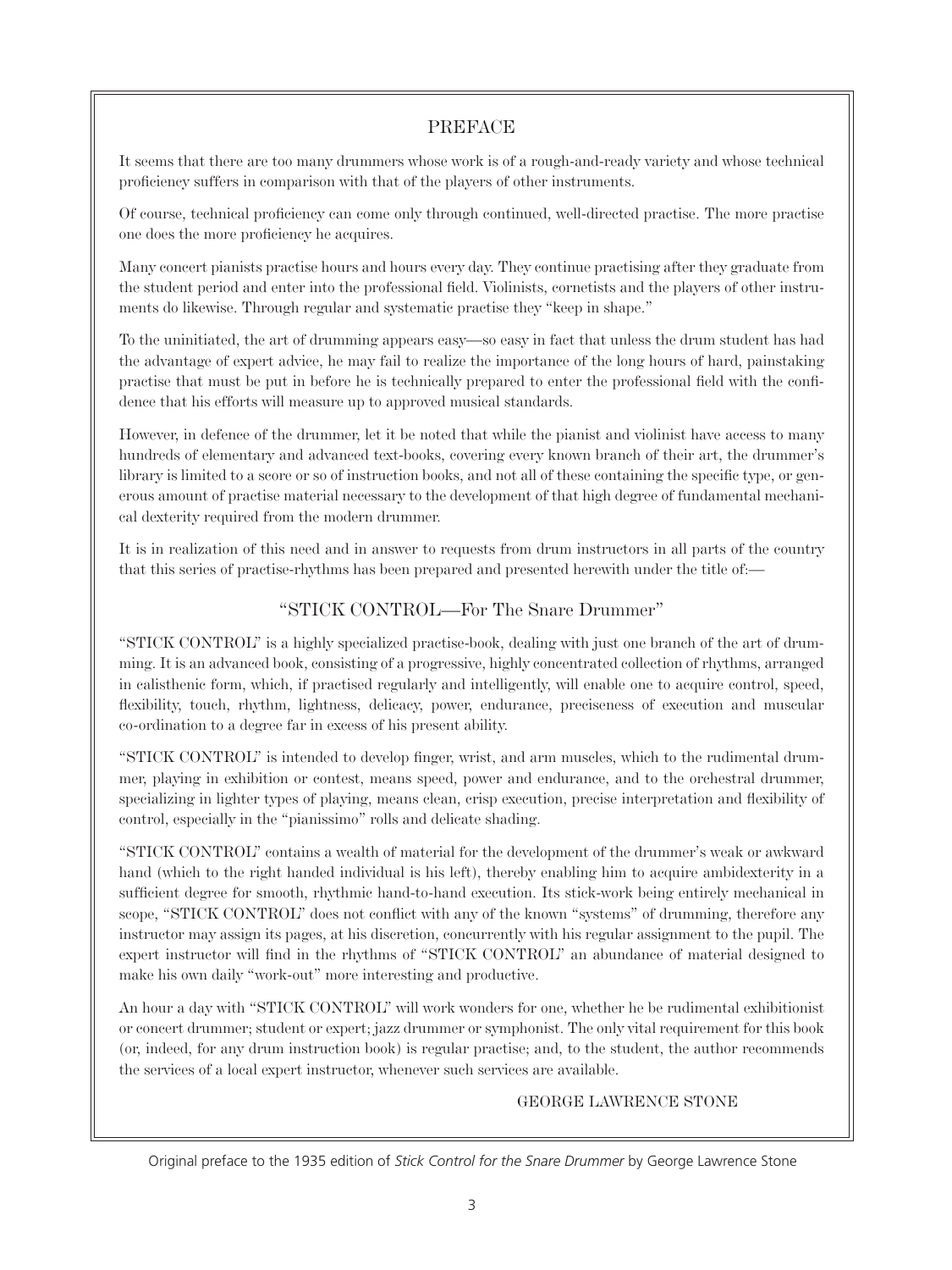

 $R = \frac{R}{R} = 1$  Repeat each exercise 20 times.